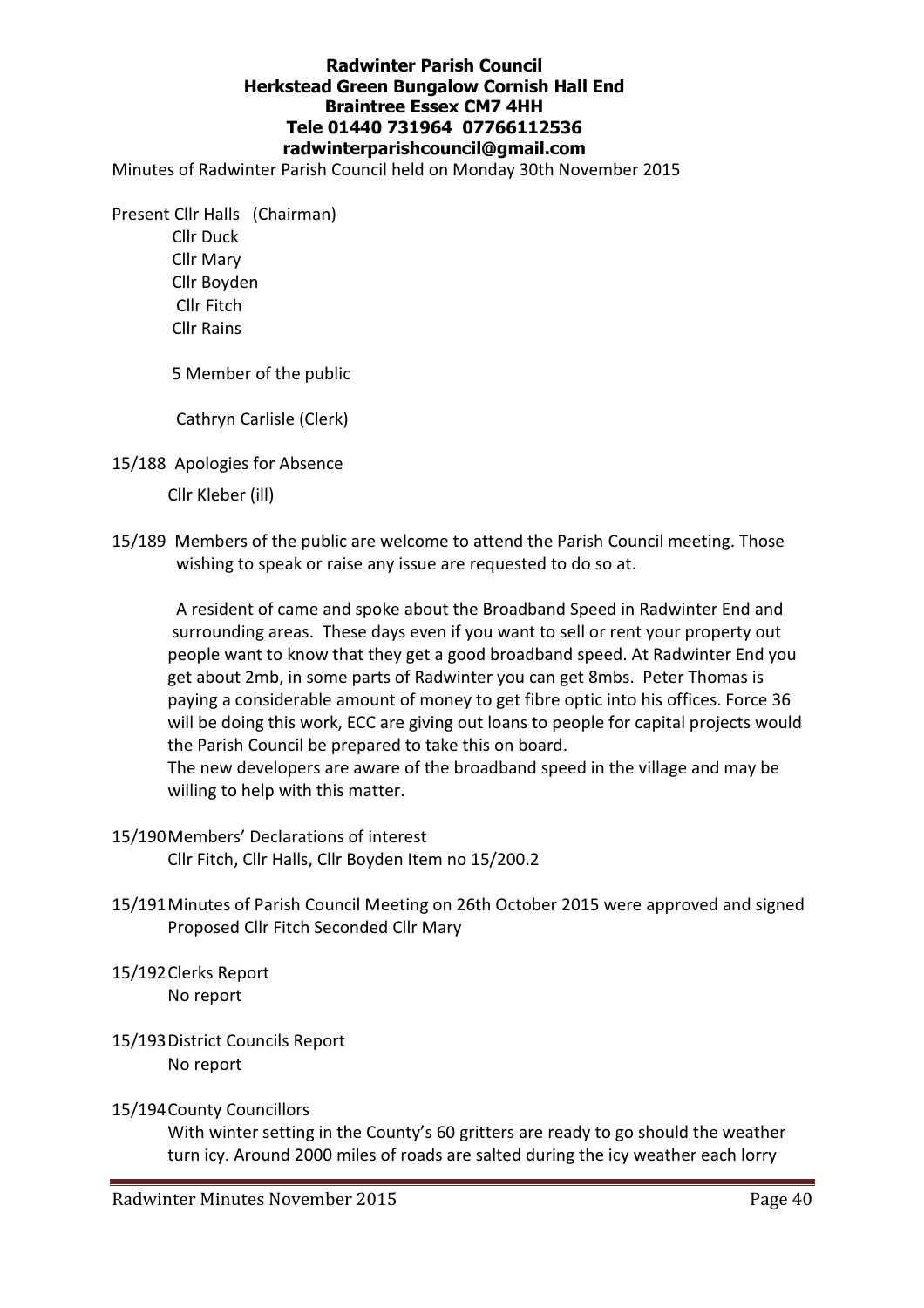delivering around 200 tonnes per night-time run. Stockpiles are full and ready to go. Across the County, primary school children are being asked to name a gritter truck, one per district and the County Parks service are providing a range of prizes. The Autumn Spending Review will mean even more financial pressures on local government. The County Council is already preparing its budget for next year, and is already contemplating a 2% increase in order to meet the funding gap created by a reduced Government Support Grant. The announcement by the Chancellor of a possible 2% elderly social care top-up places a further tax burden on local people paying Council Tax. Talk of using reserves raises a false argument as many of these funds are allocated to Capital Projects such as for new schools or major road improvements, indeed, if used the reserves would last less than a month!

 As November ends and December begins, minds will be focussed on the heavy rain we have been experiencing of late. Landowners are being encouraged to keep their ditches clear, to help prevent flooding particularly on roads. The flood team have produced a useful booklet and can provide advice on www.essex.gov.uk/flooding

 And with the rain along came the strong winds and Trading Standards are advising home owners to avoid 'Strom Cowboys' who purport to be tradespeople, and may speculatively call if they see a blown down fence or a lost roof tile. They generally only use a mobile phone number, and will be difficult to trace if their work is not up to scratch. So use a reputable firm, and these can be found on the website: www.buywithconfidence.gov.uk

# 15/195 Recreation Ground:

15/195.1 Recreation Ground Entrance

 The Council agreed to get a drawing done of what the new entrance will look like, and find out if planning permission is needed. Drawing to be published on noticeboard

15/195.2 Recreation Ground

 The Clerk had received a letter to say that the £178,271.82 will be in the Councils account in the next 2-3 days. The Clerk to confirm safe receipt with Howes Percival that the money has been received once she has seen the next bank statement.

 The Clerk to ask the Recreation Ground Committee for a copy of their minutes.

15/195.3 Recreation Ground Car Par

 To receive letter from Radwinter Primary School. The Clerk had circulated the letter prior to the meeting?

 It was agreed that The Clerk write to ECC Highways to find out who does line painting or if they could do this for us.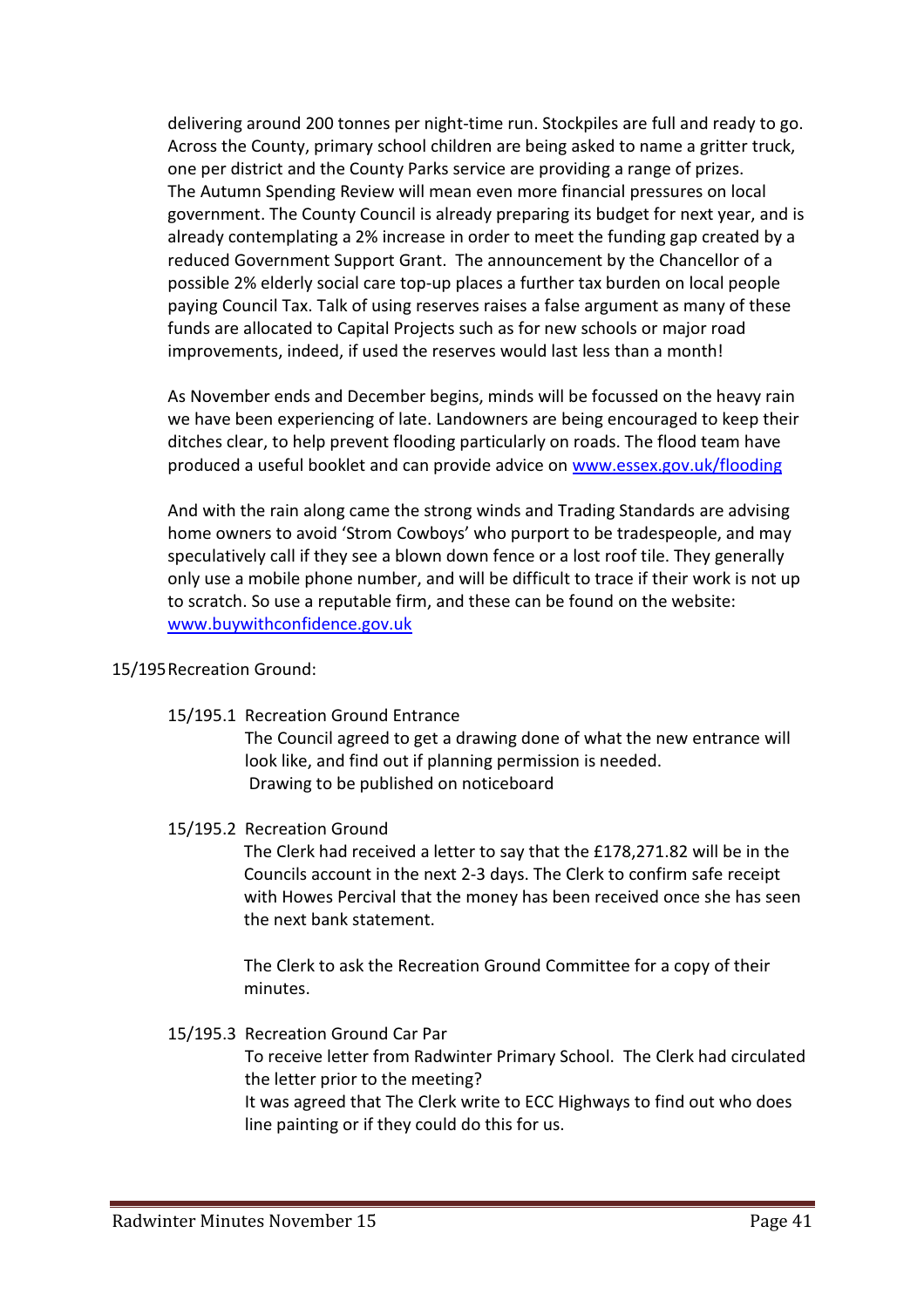Cllr Fitch said that before 8am in the morning there is at least 20 cars in the car park. If the staff could park at the furthest end of the car park, parents wouldn't think the car park is full and they won't get turned round. Clerk to reply to the school saying we are looking into line painting and suggesting that parking at far end might help the parents?

#### 15/199 Finance:

To agree the following payments:

| 15/199.1         | Cathryn Carlisle - | salary July           |        |
|------------------|--------------------|-----------------------|--------|
| 15/199.2 £85.20  | E-on               | Electricity           | d/d    |
| 15/199.3 £23.00  | Cathryn Carlisle   | <b>Clerk Expenses</b> |        |
| 15/199.4 £48.38  | A & J Lighting     | Maintenance           | S/O    |
| 15/199.5 £31.19  | <b>BT</b>          | Telephone             | 500353 |
| 15/199.6 £303.80 | <b>EALC</b>        | <b>Training</b>       | 3      |
| 15/199.7 £35.00  | ICO                | Data Protection       | D/D    |
|                  |                    |                       |        |

Payments were approved by all members of the council present

- 15/199.8 Monthly Budget and Bank Reconciliation Were approved by all members of the council present
- 15/199.9 Bank Account The Clerk presented the forms for Internet Banking and Direct Debit Forms to be signed so that accounts can be moved.
- 15/199.10 Budget sheet for 2016/17
- 15/199.11 Friendship group Xmas lunch The Friendship group has asked again if the PC will pay for their Christmas Lunch. This was agreed by all councillors present.
- 15/200 Recent Planning Applications:
	- 15/200.1 Planning Applications

 UTT/15/3336/LB Godfreys Farm Radwinter End Proposed removal of existing single storey rear extension and erection of replacement single storey rear extension. Internal alterations including raising the height of 2 no. ground floor internal doors and 2 no. first floor internal doors, add lath and plaster finish to internal gable wall of master bedroom and the insertion of 2 no. partition walls to ground floor to create study/utility room. Supported

 15/200.2 UTT/15/3512/FUL Mill Thatch Moor End Great Sampford New dwelling, Garage Supported

15/200.2 Planning Results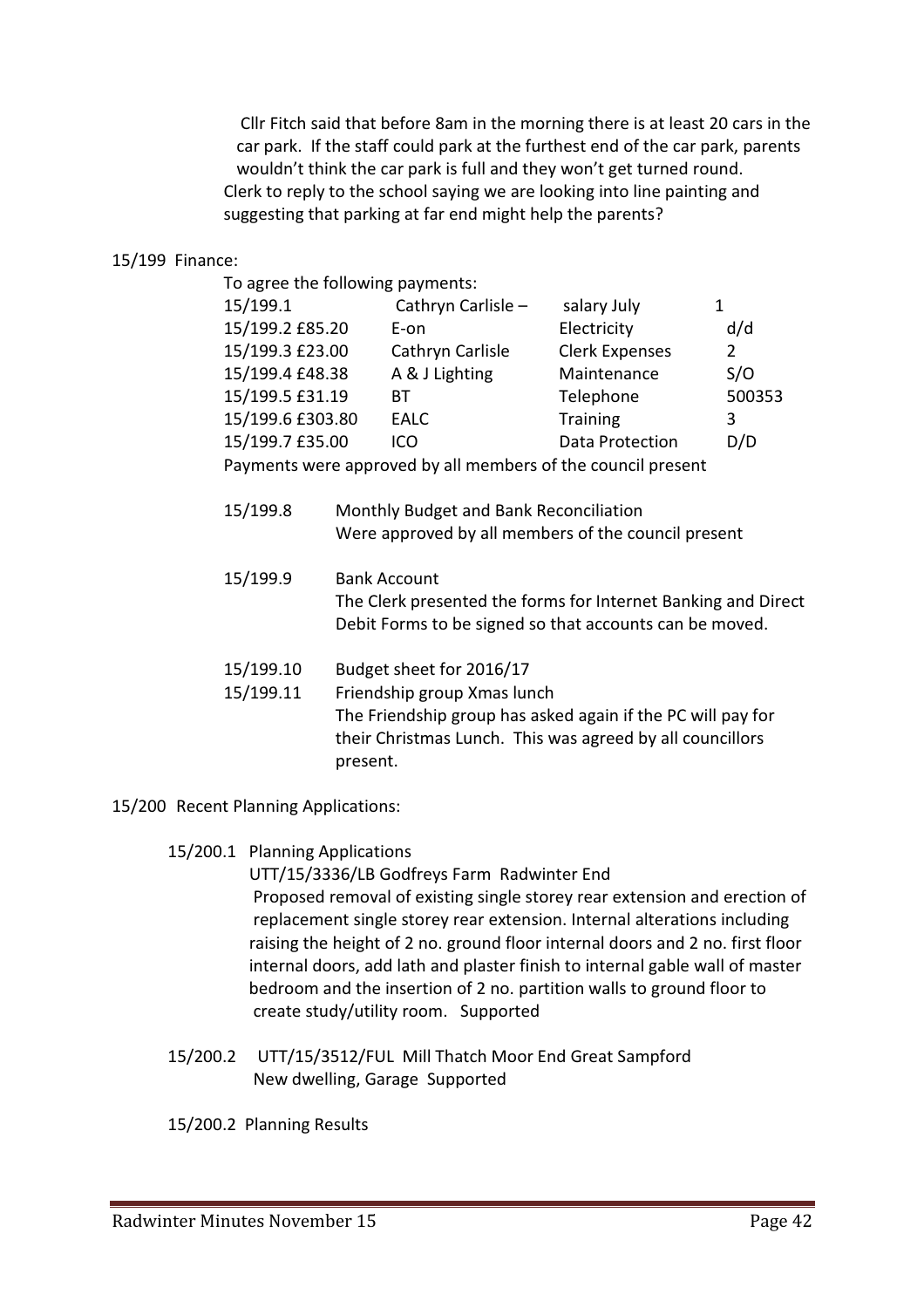15/200.3 New Development of East View

 The only real update is that Enterprise now has South Midland Plant on site. Commencing the enabling works for the sewer diversion and clearance of the land which is being transferred to the school.

## 15/201 Highways: Updates

 The Clerk had received an email from Lee Sencier, Watercourse Regulation Engineer for ECC, wanting a landowner's postal address. ECC are currently looking to contact landowners with regards to maintenance of/ access to a ditch system on land that adjoins Maple Lane, Radwinter.

The Clerk to look into joining "Where does our water go".

### 15/202 Stocking Green

The Clerk to chase David Low with regards to getting the grass cut.

# 15/203 To look into a five year plan on what the Parish Council would like to achieve. And how we go about it? Cllr Fitch suggests that the Parish Council look at doing another Parish

 Plan/Neighbourhood Plan. It was agreed that The Clerk speaks to the RCCE to find out what needs to be done and how we go about it. The Clerk to find out what grants are available. Cllr Fitch, Duck, Mary to form a sub-committee, and to speak to residents to see if anyone is interests in helping.

15/204 Broadband speeds in the village

 Cllrs took on board the resident's proposal, Cllr Fitch to speak to Essex Broadband to see where we are, and to look at what we have in the village already have and get a review of what's coming in the next years in Radwinter and surrounding villages. Cllr Fitch was happy to look into this and possibly get a working committee together.

# 15/205 Church Yard Proposals to look into Sir Parkers Proposals

 It was agreed that Cllr Fitch draft a letter to the diocese about Sir Jonathan Parkers Proposals, Cllr Fitch has spoken to the PCC who knew nothing of these proposals and suggests that as the diocese are selling the Old Vicarage it might be worth putting some of the money aside from the sale, for these items which Sir Jonathan says are Health and Safety issues, and putting some money aside for any further work needed to be done to the church yard.

 The Clerk to write to Sir Jonathan, explaining what The PC is proposing with a copy of the letter being sent to the diocese.

- 15/206 The Local Plan Issues and Options Consultation Cllrs to look at the issues and option consultation before the 4th Dec.
- 15/207 Training